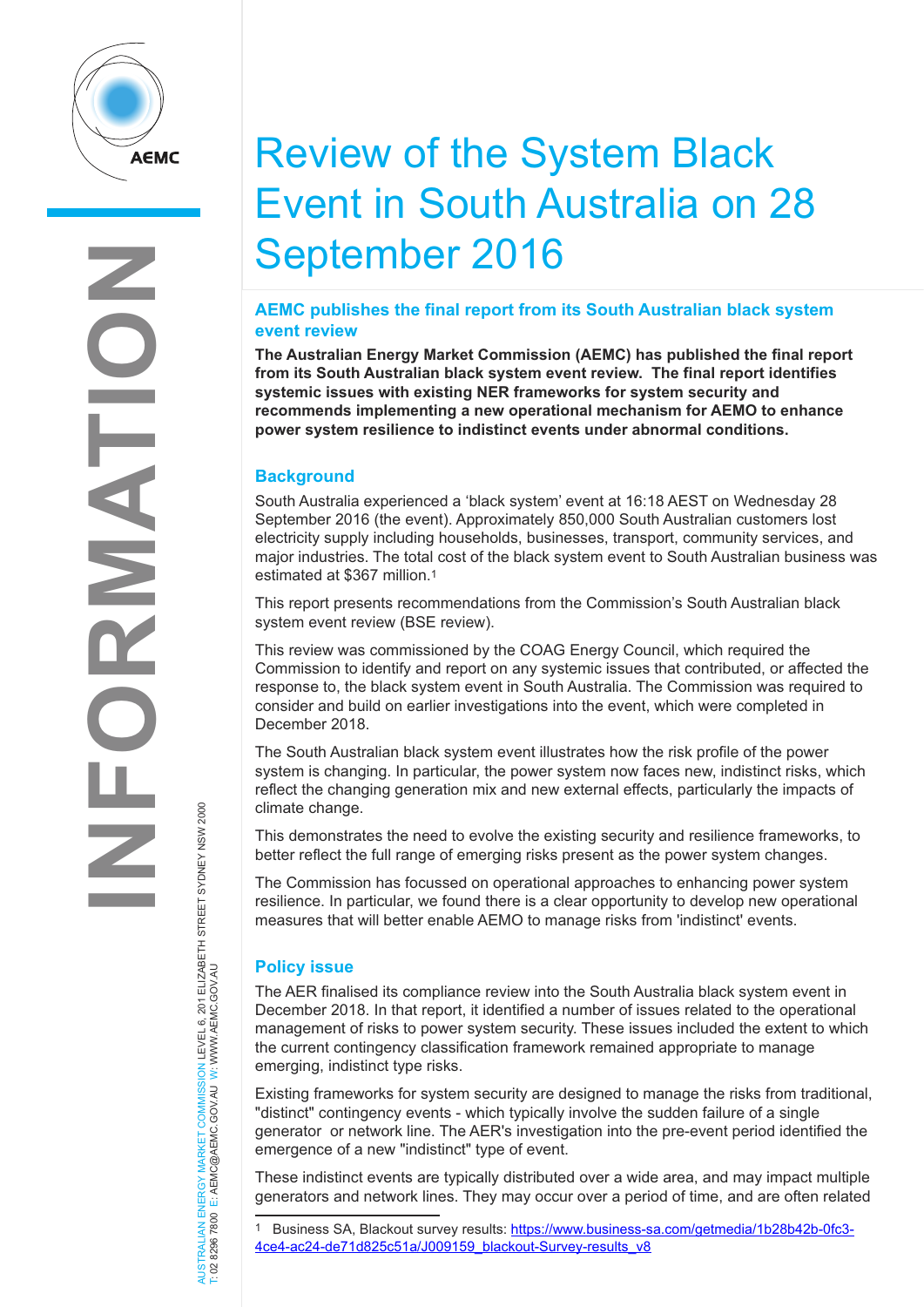to external conditions that affect a wide area, like a major storm system crossing a state. They are different from traditional events, which are usually discrete, occur suddenly, and aren't necessarily related to external conditions.

The AER identified a specific type of indistinct event, associated with rapid changes in output from multiple wind farms, due to wind gusts across South Australia. However, many other kinds of indistinct events may exist, and can also have significant impacts on the power system.

The AER and AEMO had different interpretations of whether the NER accounted for these kinds of indistinct events. The Commission has therefore sought to develop new frameworks to manage these indistinct events, when they are most likely to have material impacts on the power system.

#### **Key Recommendations**

The Commission has recommended a number of changes to better manage these new risks. This includes new tools for AEMO to protect the system during periods of increased risk. We have also proposed a new review process that will help AEMO, NSPs and market participants better understand the nature of new risks as they emerge.

The review presents detailed recommendations for changes to NER frameworks for power system security in the following three areas:

- **Implementing a General Power System Risk review (GPSR)** process is recommended to effectively identify emerging risks to power system from all sources. The GPSR will act as a front-end risk identification process to inform risk management actions through other processes including protected events and operation, RIT-T/D, and ISP.
- **Introduction of 'protected operation'** is recommended as a new operational tool for AEMO to enhance the resilience of the power system to indistinct events that are associated with abnormal conditions. Protected operation will either be pre-defined or adhoc:
	- Pre-defined protected operation involves AEMO identifying, through the GPSR, an indistinct event the risk of which increases during abnormal conditions, specifying and publishing criteria setting out its approach to assessing the level of risk arising from the indistinct event, and the actions it would take to prevent a cascading failure, or maintain the system in a secure state.
	- Ad-hoc protected operation will allow AEMO to take operational action to manage indistinct risks that are either unanticipated, or where AEMO has identified a new and severe risk from an indistinct event but there has been insufficient time to complete the pre-defined protected operation process.
- **Clarifying the applicability of rule arrangements during a period of market suspension**. The review also recommends clarifying the applicability of rule arrangements during a period of market suspension, including to provide AEMO with limited additional flexibility to prioritise system security where compliance with a rule would place a material risk on their ability to maintain power system security during a period of spot market suspension.

#### **Next steps**

The review proposes a future work program in a range of areas including the management of indistinct risks to power system security under normal operating conditions. The AEMC intend to work closely with AEMO and the ESB in developing an ongoing work stream in this, and other areas, relevant to enhancing the resilience of the power system.

For information contact:

Director, **Christiaan Zuur** (02) 8296 7800 Adviser, **Graham Mills** (02) 8296 7800